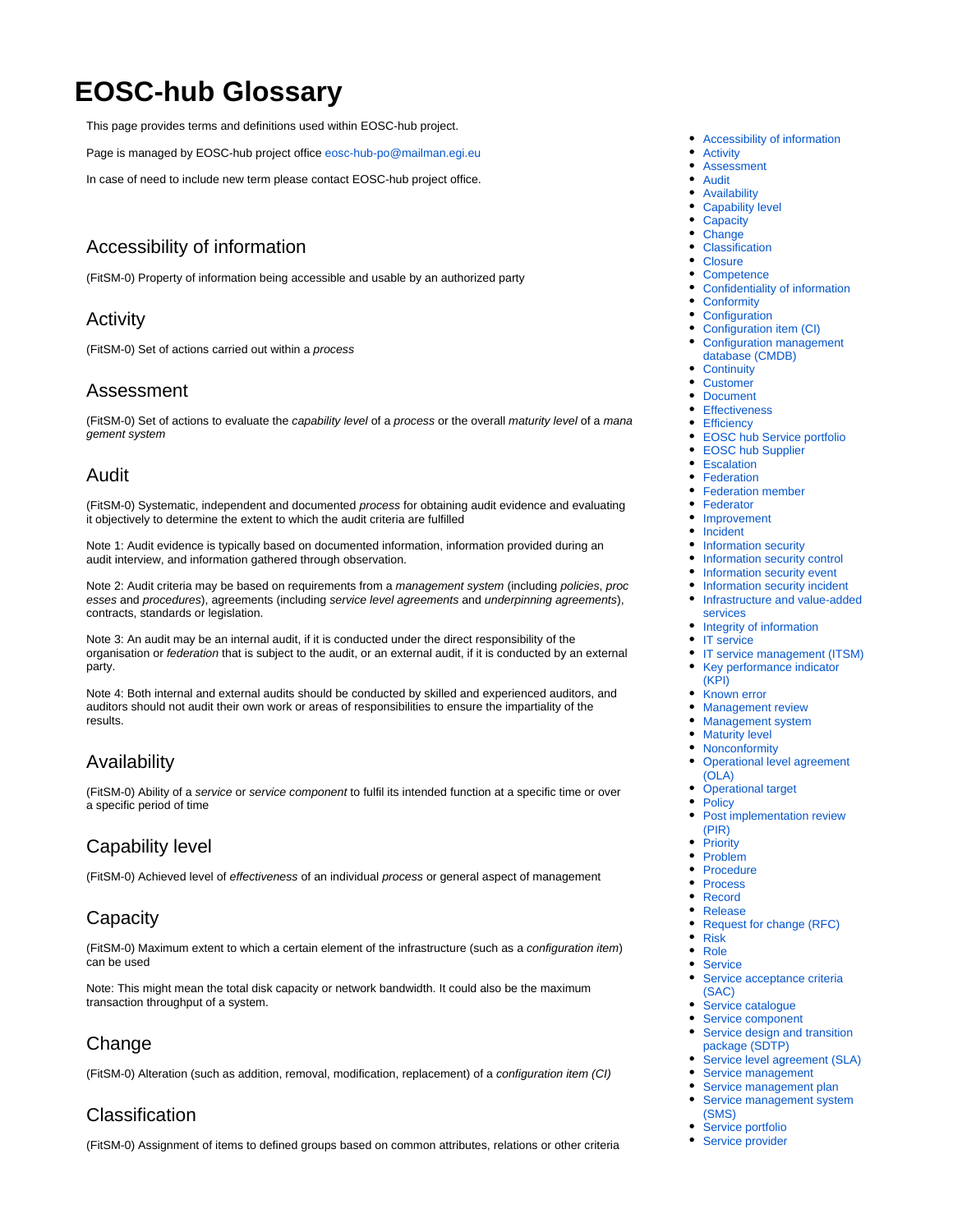Note 1: Items that are subject to classification may include documents, records (such as incident records or change records), services, configuration items (CIs), etc. Defined groups may include categories (such as incident categories or change categories) or priority levels.

Note 2: The act of classification often comprises the application of more than one classification scheme. For instance, an *incident record* might be assigned to a technical *incident* category such as 'software related', 'network related', etc., and also to a *priority* level like 'low priority', 'medium priority', etc. The assignment of various incidents, service requests, changes and problems to an affected CI is also a classification.

Note 3: Besides the presentation and analysis of relationships, classification is often used as input for controlling the workflow of a process, e.g. by assigning a priority level to an incident.

#### <span id="page-1-0"></span>**Closure**

(FitSM-0) Final activity in a workflow of a process to indicate no further action is required for a specific case

Note: Cases that are subject to closure may include incidents, problems, service requests or changes. The activity of closure puts the connected record (such as the incident record, problem record, service request record or change record) in its final status, usually called 'closed'.

# <span id="page-1-1"></span>**Competence**

(FitSM-0) Sum of knowledge, skills and experience that an individual or group needs to effectively take on a specific role

# <span id="page-1-2"></span>Confidentiality of information

(FitSM-0) Property of information not being accessible to unauthorized parties

# <span id="page-1-3"></span>Conformity

(FitSM-0) Extent to which requirements are met in some context

Note: In the context of FitSM, the term compliance is generally used as a synonym for conformity. However, sometimes conformity is used in the context of adherence to internal regulations and requirements as defined by policies, processes and procedures, while compliance is used in the context of adherence to external requirements, such as laws, standards and contracts.

# <span id="page-1-4"></span>**Configuration**

(FitSM-0) State of a specified set of attributes, relationships and other relevant properties of one or more configuration items (CIs)

Note: The documented configuration of a number of CIs at a given point in time is called a configuration baseline, which is usually taken prior to the deployment of one or more changes to these CIs in the live environment.

# <span id="page-1-5"></span>Configuration item (CI)

(FitSM-0) Element that contributes to the delivery of one or more services or service components, therefore requiring control of its configuration

Note 1: CIs can vary widely, from technical components (e.g. computer hardware, network components, software) to non-technical items such as *documents* (e.g. service level agreements, manuals, license documentation).

Note 2: The data necessary for effective control of a CI is stored in a CI record. In addition to attributes of the CI, the CI record likely includes information on relationships it has with other CIs, service components and services. CI records are stored in a configuration management database (CMDB).

# <span id="page-1-6"></span>Configuration management database (CMDB)

(FitSM-0) Store for data about configuration items (CIs)

<span id="page-1-7"></span>Note: A CMDB is not necessarily a single database covering all configuration items (CIs). It may rather be composed of multiple physical data stores.

- [Service report](#page-7-4)
- [Service request](#page-7-5) • [Service review](#page-7-6)
- [Service target](#page-7-7)
- [Supplier](#page-7-8)
- [Thematic services](#page-7-9)
- [Top management](#page-7-10)
- [Underpinning agreement \(UA\)](#page-8-0)
- [Underpinning contract \(UC\)](#page-8-1)
- [User](#page-8-2)
- [Value](#page-8-3)
- [Workaround](#page-8-4)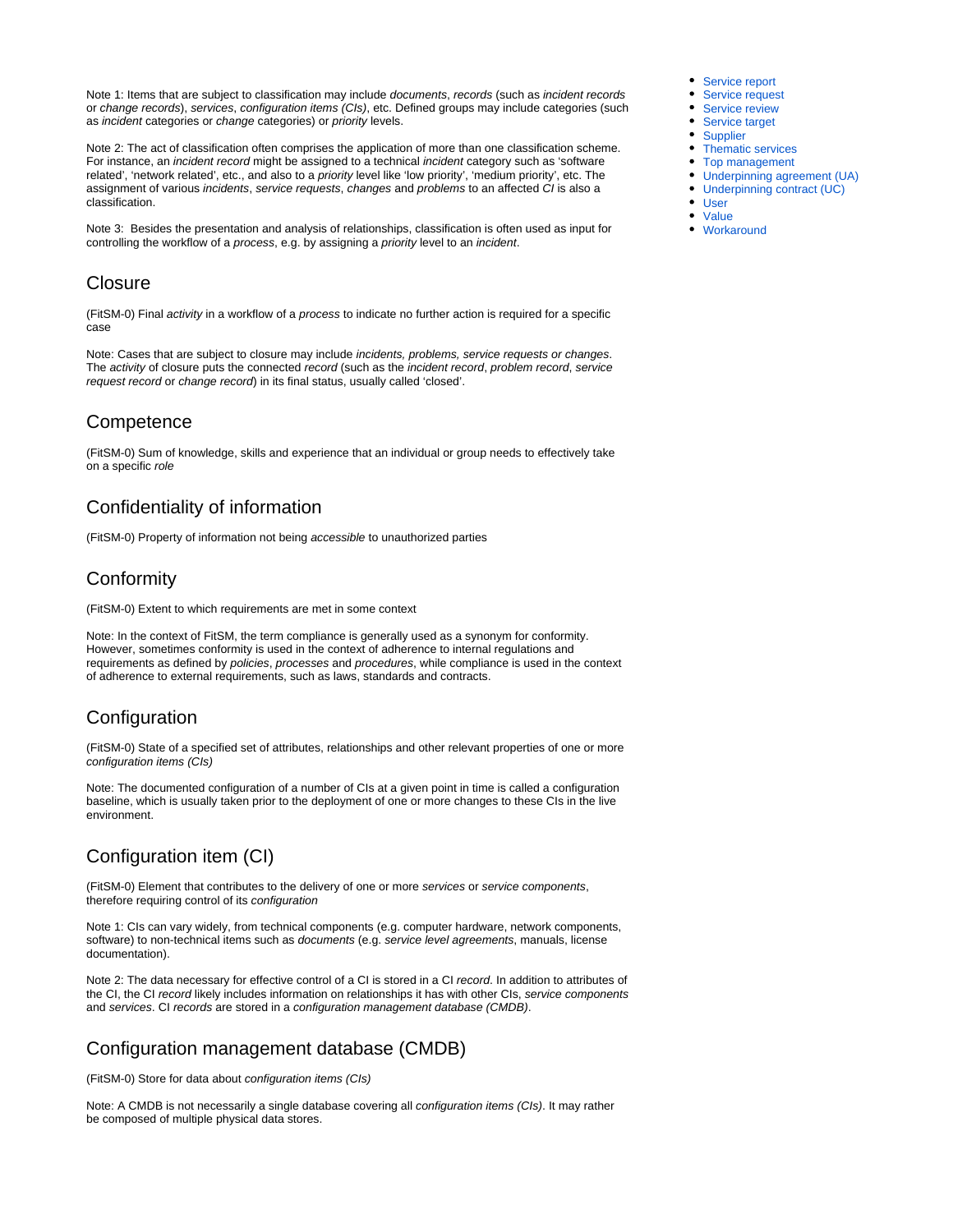# **Continuity**

(FitSM-0) Property of a service to maintain all or parts of its functionality, even in exceptional circumstances

Note: Exceptional circumstances include emergencies, crises or disasters which affect the ability to provide services over extended periods of time.

# <span id="page-2-0"></span>Customer

(FitSM-0) Organisation or part of an organisation that commissions a service provider in order to receive one or more services

Note: A customer usually represents a number of users.

# <span id="page-2-1"></span>Document

(FitSM-0) Information and its supporting medium

Note: Examples of documents include policies, plans, process descriptions, procedures, service level agreements, contracts or records of activities performed.

# <span id="page-2-2"></span>**Effectiveness**

(FitSM-0) Extent to which goals and expectations are met

Note: In a management system, effectiveness is mostly measured against the defined goals of the proces ses that are subject to this system.

### <span id="page-2-3"></span>**Efficiency**

(FitSM-0) Degree of ability to meet goals and expectations with minimum consumption of resources

Note 1: In a management system, efficiency is mostly considered in the context of the processes that are subject to this system.

Note 2: Resources may be human, technical, informational or financial.

# <span id="page-2-4"></span>EOSC hub Service portfolio

- EOSC hub Service portfolio List of all EOSC hub main services and supporting services o See:<https://wiki.eosc-hub.eu/display/EOSC/EOSC-hub+service+portfolio>
- EOSC hub Marketplace service portfolio/catalogue List of services which have been onboarded (SPM process) and listed in EOSC hub marketplace.

See: EOSC-hub marketplace service portfolio

# <span id="page-2-5"></span>EOSC hub Supplier

In the case of EOSC-hub service delivery, within Supplier Relationship Management (SUPPM), a 'supplier' refers to either the service provider of the service, or the provider of the software or supporting component needed by the service provider to provide the service to their customer or users.

# <span id="page-2-6"></span>**Escalation**

(FitSM-0) Change of responsibility for a case (such as an incident, service request, problem or change) or activity to another individual or group

Note: There are two basic types of escalation: Hierarchical escalation transfers responsibility (temporarily) to someone with a higher level of authority. Functional escalation transfers responsibility to someone with a different set of *competencies* or privileges required to handle the case or activity.

# <span id="page-2-7"></span>Federation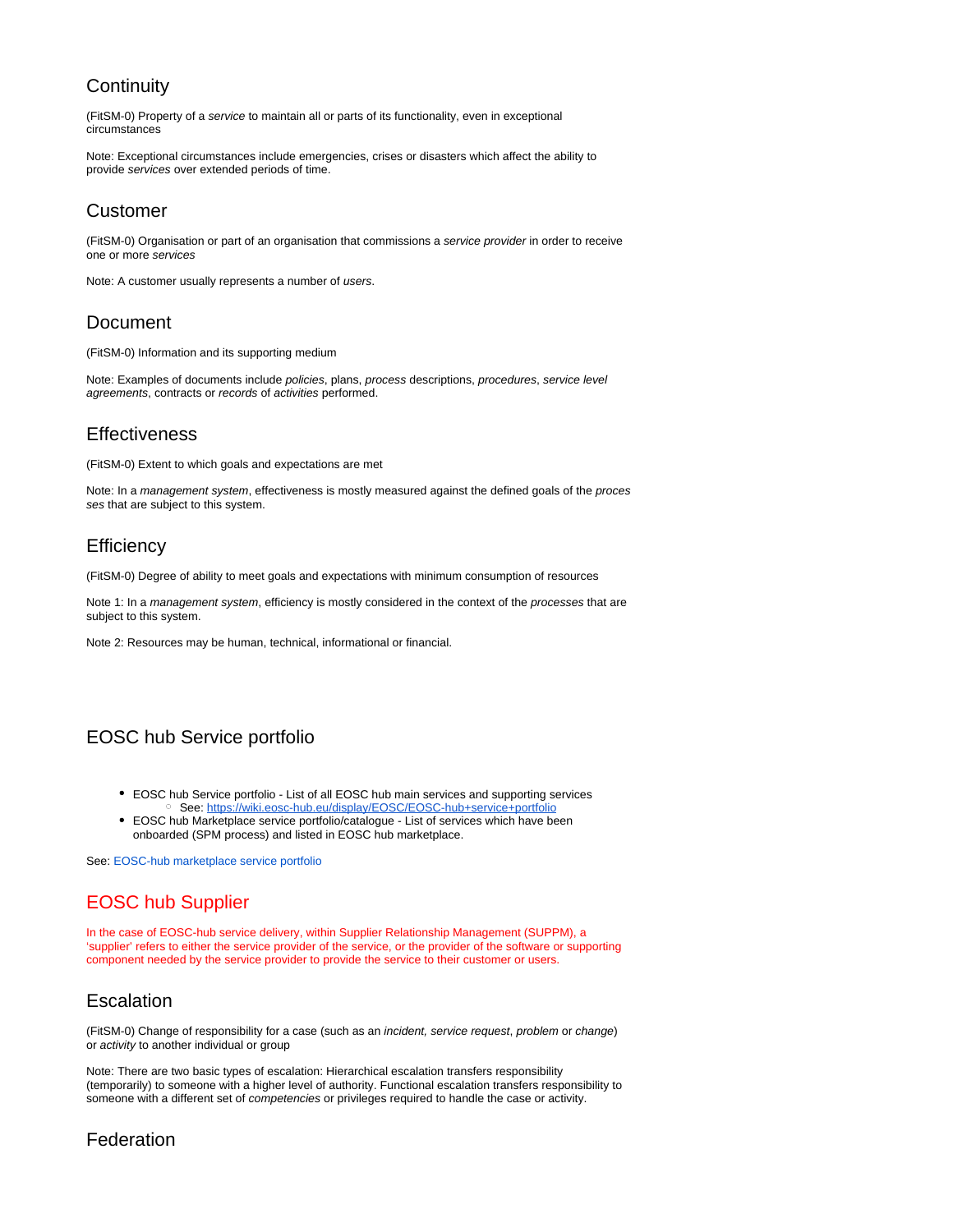(FitSM-0) Situation in which multiple parties, the federation members, jointly contribute to the delivery of s ervices to customers without being organised in a strict hierarchical setup or supply chain.

### <span id="page-3-0"></span>Federation member

(FitSM-0) Individual, organisation or body that works together with other federation members in a federati on to provide one or more services

Note: Often, federation members will not be bound together by strict contractual agreements.

# <span id="page-3-1"></span>Federator

(FitSM-0) Body that acts to coordinate a set of federation members

### <span id="page-3-2"></span>Improvement

(FitSM-0) Action or set of actions carried out to increase the level of conformity, effectiveness or efficiency of a management system, process or activity, or to increase the quality or performance of a service or ser vice component

Note: An improvement is usually implemented after an opportunity for improvement has been identified, for instance during a service review, audit or management review.

# <span id="page-3-3"></span>Incident

(FitSM-0) Unplanned disruption of operation in a service or service component, or degradation of service quality versus the expected or agreed service level or operational level according to service level agreements (SLAs), operational level agreements (OLAs) and underpinning agreements (UAs).

### <span id="page-3-4"></span>Information security

(FitSM-0) Preservation of confidentiality, integrity and accessibility of information

# <span id="page-3-5"></span>Information security control

(FitSM-0) Means of controlling or treating one or more risks to information security

# <span id="page-3-6"></span>Information security event

(FitSM-0) Occurrence or previously unknown situation indicating a possible breach of information security

Note: An occurrence or situation is considered a potential breach of information security if it may lead to a negative impact on the confidentiality, integrity and / or accessibility of one or more information assets.

# <span id="page-3-7"></span>Information security incident

(FitSM-0) Single information security event or a series of information security events with a significant probability of having a negative impact on the delivery of services to customers, and therefore on the cust omers' business operations

# <span id="page-3-8"></span>Infrastructure and value-added services

Generic capabilities that users/customers or thematic services can use to perform/ease compute and data intensive steps. Example services within this group: IaaS clouds; HTC clusters; Container execution sites; Orchestrators; Schedulers; File transfer; Data replication

# <span id="page-3-9"></span>Integrity of information

(FitSM-0) Property of information not being subject to unauthorized modification, duplication or deletion

### <span id="page-3-10"></span>IT service

<span id="page-3-11"></span>(FitSM-0) Service that is enabled by the use of information technology (IT)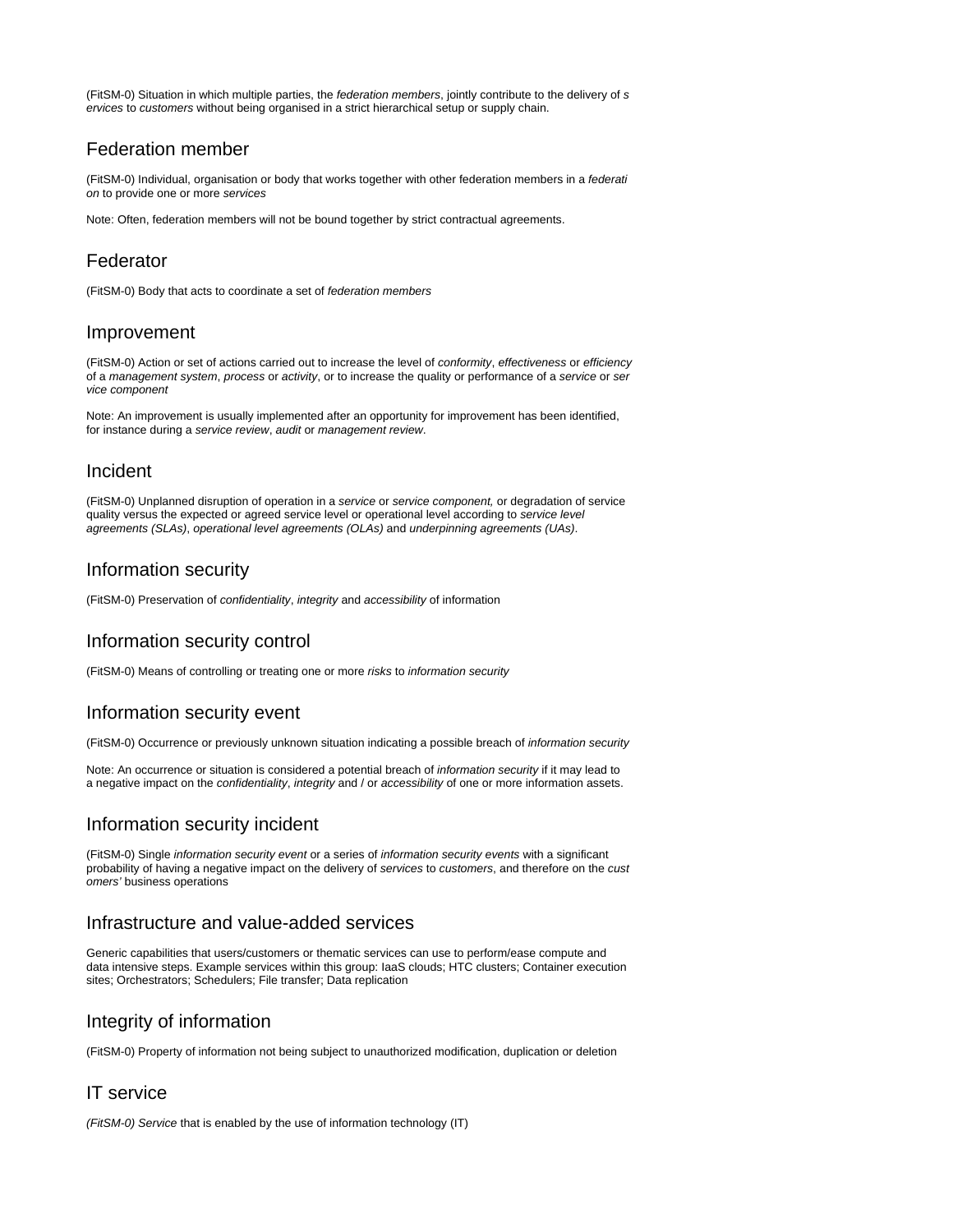# IT service management (ITSM)

(FitSM-0) Entirety of activities performed by an IT service provider to plan, deliver, operate and control IT services offered to customers

Note: The activities carried out in the ITSM context should be directed by policies and structured and organised by processes and supporting procedures.

# <span id="page-4-0"></span>Key performance indicator (KPI)

(FitSM-0) Metric that is used to track the performance, effectiveness or efficiency of a service or process

Note: KPIs are generally important metrics that will be aligned to critical success factors and important goals. KPIs are therefore a subset of all possible metrics, intended to allow for monitoring a service or pro cess.

#### <span id="page-4-1"></span>Known error

(FitSM-0) Problem which has not (yet) been corrected, but for which there is a documented workaround or temporary fix to prevent (excessive) negative impact on services

#### <span id="page-4-2"></span>Management review

(FitSM-0) Periodic evaluation of the suitability, maturity and efficiency of the entire management system b y its accountable owner(s), from which opportunities for improvement are identified and follow-up actions are determined

Note: The accountable owner of a management system is usually a top management representative of the organisation operating the management system. In a federation, the accountable owner is usually one person nominated by top management representatives of all organisations (i.e. federation members) involved.

### <span id="page-4-3"></span>Management system

(FitSM-0) Entirety of policies, processes, procedures and related resources and capabilities aiming at effectively performing management tasks in a given context and for a given subject

Note 1: A management system is generally intangible. It is based on the idea of a systematic, structured and process-oriented way of managing.

Note 2: While documentation (such as process definitions, procedures and records) and tools (such as workflow support and monitoring tools) can be parts of a management system, management system considerations are not limited to the questions of documentation and tool support.

Note 3: With respect to (IT) service management and the FitSM standard series, the idea of a service management system (SMS) is a central concept, where the context of the management system is the organisational context of the service provider, and the subject is to plan, deliver, operate and control (IT) services.

# <span id="page-4-4"></span>Maturity level

(FitSM-0) Achieved overall effectiveness of a service management system, based on the combination of the capability levels of its processes and general aspects of management

# <span id="page-4-5"></span>Nonconformity

(FitSM-0) Case or situation where a requirement is not fulfilled

Note: This may also be referred to as noncompliance.

# <span id="page-4-6"></span>Operational level agreement (OLA)

(FitSM-0) Documented agreement between a service provider and another part of the service provider's organisation or a federation member to provide a service component or subsidiary service needed to allow provision of services to customers

# <span id="page-4-7"></span>Operational target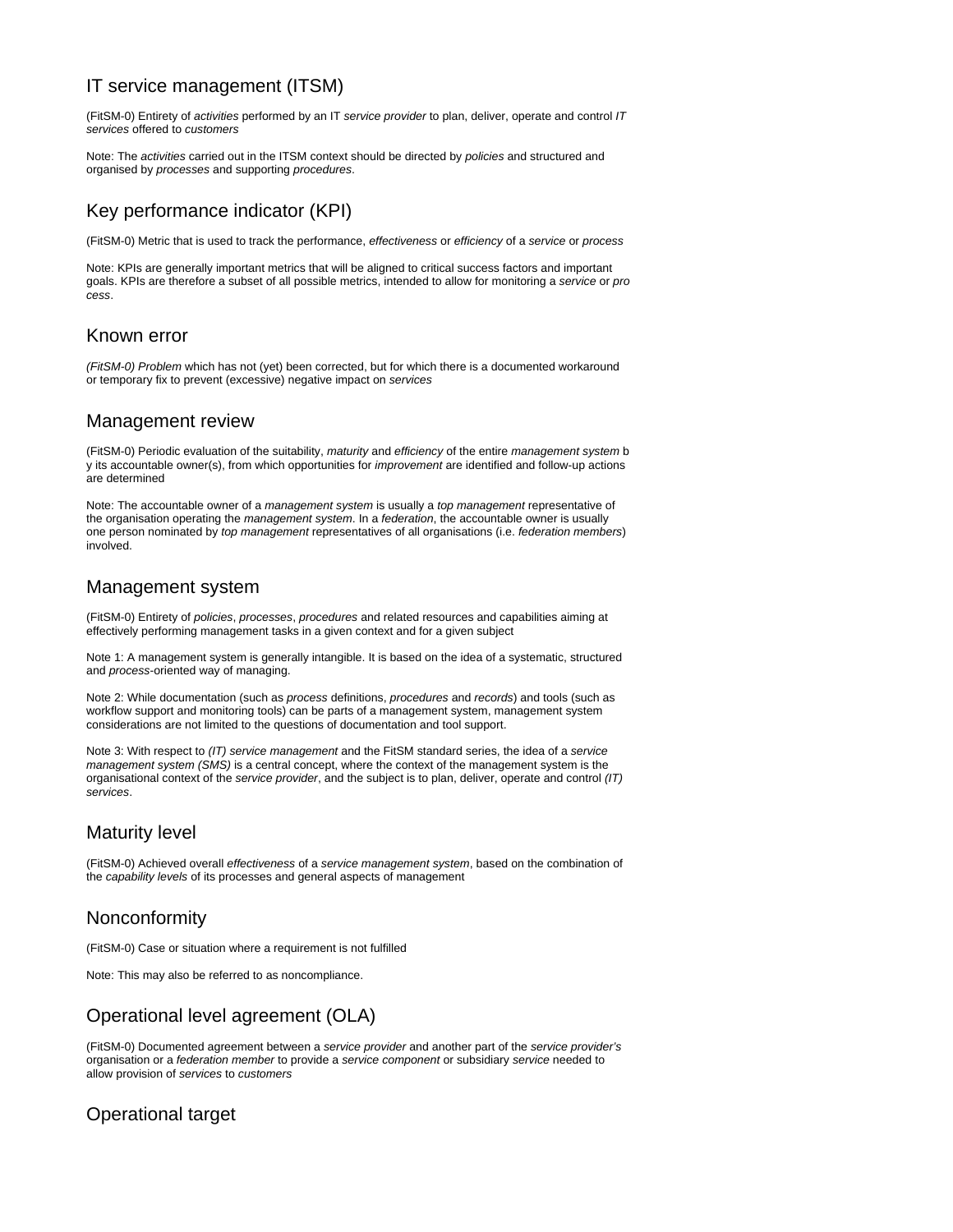(FitSM-0) Reference / target value for a parameter used to measure the performance of a service component, listed in an operational level agreement (OLA) or underpinning agreement (UA) related to this service component

Note: Typical operational targets might include availability or allowed resolution times for incidents.

### <span id="page-5-0"></span>**Policy**

(FitSM-0) Documented set of intentions, expectations, goals, rules and requirements, often formally expressed by top management representatives in an organisation or federation

Note: Policies are then realised in processes, which are in turn made up of activities that people carry out according to defined procedures.

# <span id="page-5-1"></span>Post implementation review (PIR)

(FitSM-0) Review after the implementation of a change that determines if the change was successful

Note: Depending on the specific type and complexity of the change, the post implementation review may vary widely in its depth.

### <span id="page-5-2"></span>**Priority**

(FitSM-0) Relative importance of a target, object or activity

Note: Often incidents, service requests, problems and changes are given a priority. In the case of incidents and problems, priority is usually based on the specific impact and urgency of the situation.

#### <span id="page-5-3"></span>Problem

(FitSM-0) Underlying cause of one or more incidents that requires further investigation to prevent incidents from recurring or reduce the negative impact on services

# <span id="page-5-4"></span>Procedure

(FitSM-0) Specified set of steps or instructions to be carried out by an individual or group to perform one or more activities of a process

#### <span id="page-5-5"></span>Process

(FitSM-0) Structured set of activities, with clearly defined responsibilities, that bring about a specific objective or set of results from a set of defined inputs

Note: Generally, a process consists of a number of activities used to manage services, if the process is part of a service management system (SMS).

# <span id="page-5-6"></span>Record

(FitSM-0) Documentation of an event or of the results of performing a process or activity

### <span id="page-5-7"></span>Release

(FitSM-0) Set of one or more changes to configuration items (CIs) that are grouped together and deployed as a logical unit

# <span id="page-5-8"></span>Request for change (RFC)

(FitSM-0) Documented proposal for a change to be made to one or more configuration items (CIs)

#### <span id="page-5-9"></span>Risk

(FitSM-0) Possible negative occurrence that would have a negative impact on the service provider's ability to deliver agreed services to customers, or that would decrease the value generated through some service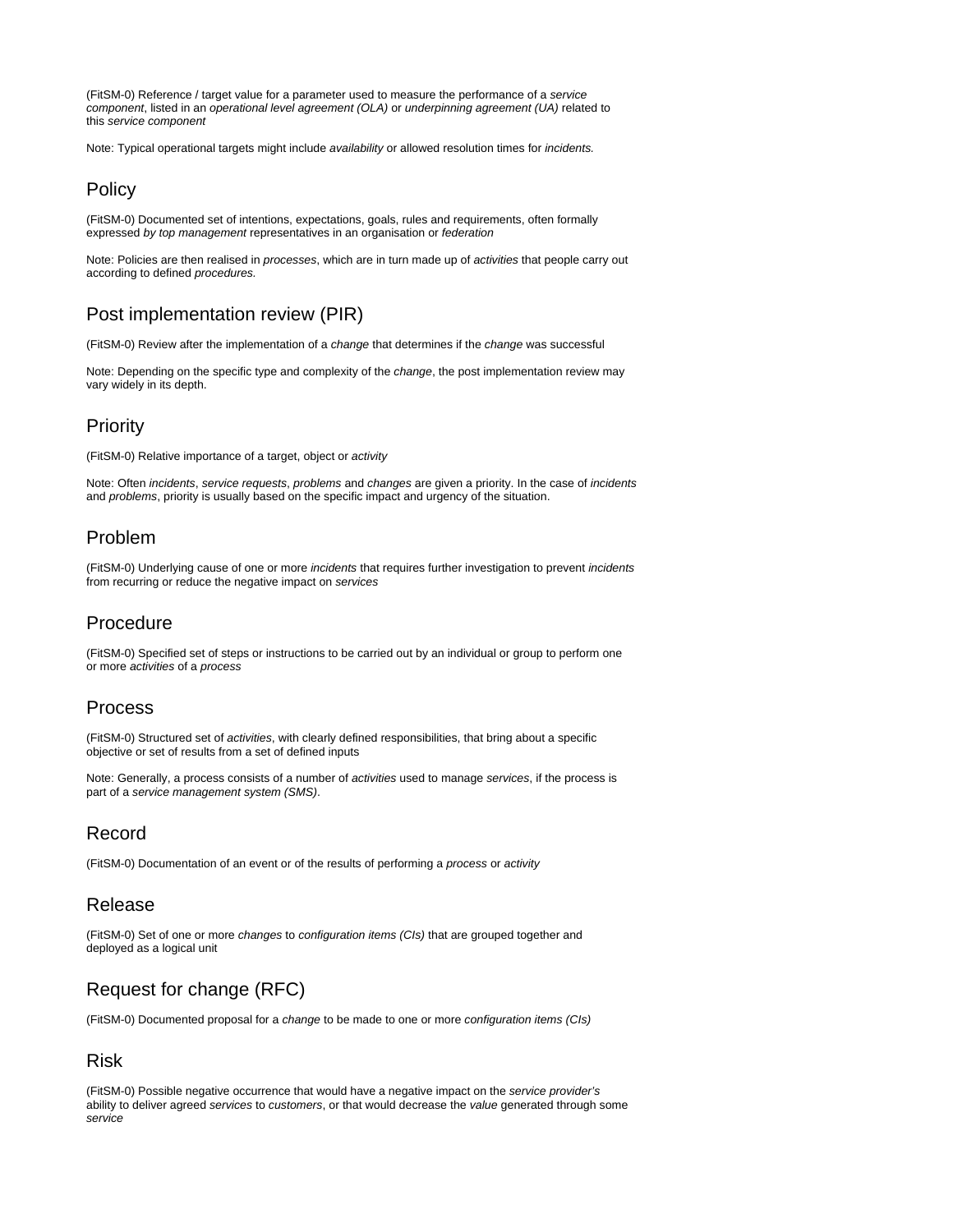Note: Risk is made up of the probability of the threat entailed, the vulnerability to that threat of some asset, and the impact the threat would have, if it occurred.

#### <span id="page-6-0"></span>Role

(FitSM-0) Set of responsibilities and connected behaviours or actions collected into a logical unit that can be assigned to an individual or group

Note: An individual may take over multiple roles.

#### <span id="page-6-1"></span>**Service**

(FitSM-0) Way to provide value to customers through bringing about results that they want to achieve

Note: In the context of the FitSM standard series, when referring to services, usually IT services are meant.

# <span id="page-6-2"></span>Service acceptance criteria (SAC)

(FitSM-0) Criteria that must be fulfilled by the time a new or changed service is deployed and made available to customers / users

Note: SAC are defined when a new or changed service is designed, and they may be updated or refined during the development or transition phase. They may cover functional and non-functional aspects of the specific service to be deployed. SAC are part of the service design and transition package (SDTP).

### <span id="page-6-3"></span>Service catalogue

(FitSM-0) Customer-facing list of all live services offered along with relevant information about these servi ces

Note: The service catalogue can be regarded as a filtered version of and customers' view on the service portfolio.

### <span id="page-6-4"></span>Service component

(FitSM-0) Logical part of a service that provides a function enabling or enhancing a service

Note 1: A service is usually composed of several service components.

Note 2: A service component is usually built from one or more configuration items (CIs).

Note 3: Although a service component underlies one or more services, it usually does not create value for a customer alone and is therefore not a service by itself.

# <span id="page-6-5"></span>Service design and transition package (SDTP)

(FitSM-0) Entirety of plans for the design and transition of a specific new or changed service

Note: An SDTP should be produced for every new or changed service. It may consist of a number of documented plans and other relevant information, available in different formats, including a list of requirements and service acceptance criteria (SAC), a project plan, communication and training plans, technical plans and specifications, resource plans, development and deployment schedules / timetables, etc.

# <span id="page-6-6"></span>Service level agreement (SLA)

(FitSM-0) Documented agreement between a customer and service provider that specifies the service to be provided and the service targets that define how it will be provided

# <span id="page-6-7"></span>Service management

(FitSM-0) Entirety of activities performed by a service provider to plan, deliver, operate and control services offered to customers

Note 1: The activities carried out in the service management context should be directed by policies and structured and organised by processes and supporting procedures.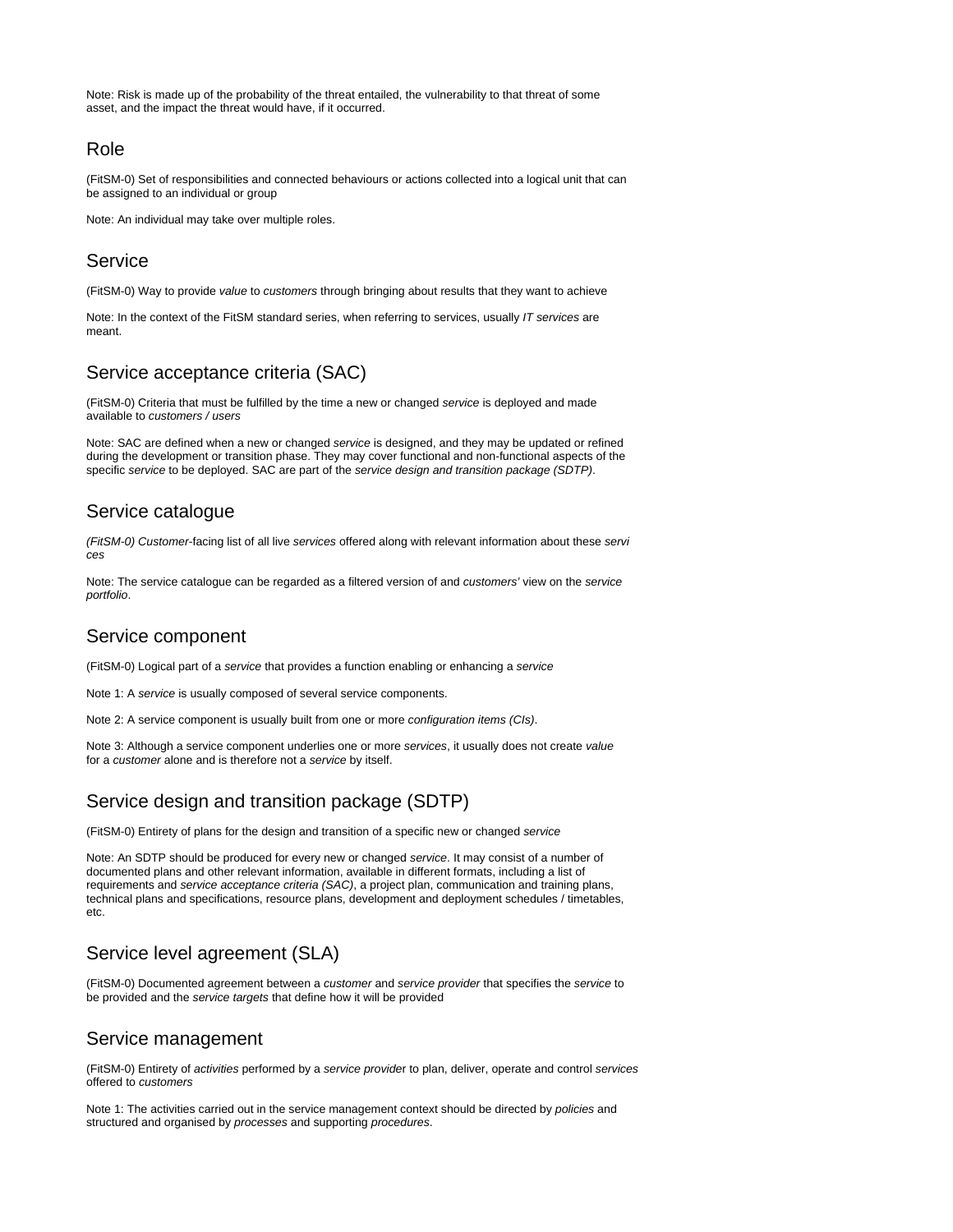Note 2: In the context of the FitSM standard series, when referring to service management, usually IT service management is meant.

### <span id="page-7-0"></span>Service management plan

(FitSM-0) Overall plan for implementing and operating a service management system (SMS)

### <span id="page-7-1"></span>Service management system (SMS)

(FitSM-0) Overall management system that controls and supports management of services within an organisation or federation

Note: The SMS can be regarded as the entirety of interconnected policies, processes, procedures, roles, agreements, plans, related resources and other elements needed and used by a service provider to effectively manage the delivery of services to customers.

### <span id="page-7-2"></span>Service portfolio

(FitSM-0) Internal list that details all the services offered by a service provider, including those in preparation, live and discontinued

Note: For each service, the service portfolio may include information such as its value proposition, target customer base, service description, relevant technical specifications, cost and price, risks to the service provider, service level packages offered, etc.

### <span id="page-7-3"></span>Service provider

(FitSM-0) Organisation or federation (or part of an organisation or federation) that manages and delivers a service or services to customers

#### <span id="page-7-4"></span>Service report

(FitSM-0) Report that details the performance of a service versus the service targets defined in service level agreements (SLAs) – often based on key performance indicators (KPIs).

#### <span id="page-7-5"></span>Service request

(FitSM-0) User request for information, advice, access to a service or a pre-approved change

Note: Service requests are often handled by the same process and tools as incidents.

#### <span id="page-7-6"></span>Service review

(FitSM-0) Periodic evaluation of the quality and performance of a service together with the customer or under consideration of *customer* feedback, from which opportunities for *improvement* are identified, follow-up actions to increase the value of the service are determined

### <span id="page-7-7"></span>Service target

(FitSM-0) Reference / target values for a parameter used to measure the performance of a service, listed in a service level agreement (SLA) related to this service

Note: Typical service targets might include availability or resolution time for incidents.

### <span id="page-7-8"></span>**Supplier**

(FitSM-0) External organisation that provides a (supporting) service or service component(s) to the servic e provider, which they need to provide services to their customers / users

### <span id="page-7-9"></span>Thematic services

<span id="page-7-10"></span>Scientific services (incl. data) that provide discipline-specific capabilities for researchers. (e.g. browsing and download data and apps, workflow development, execution, online analytics, result visualisation, sharing of result data, publications, applications)